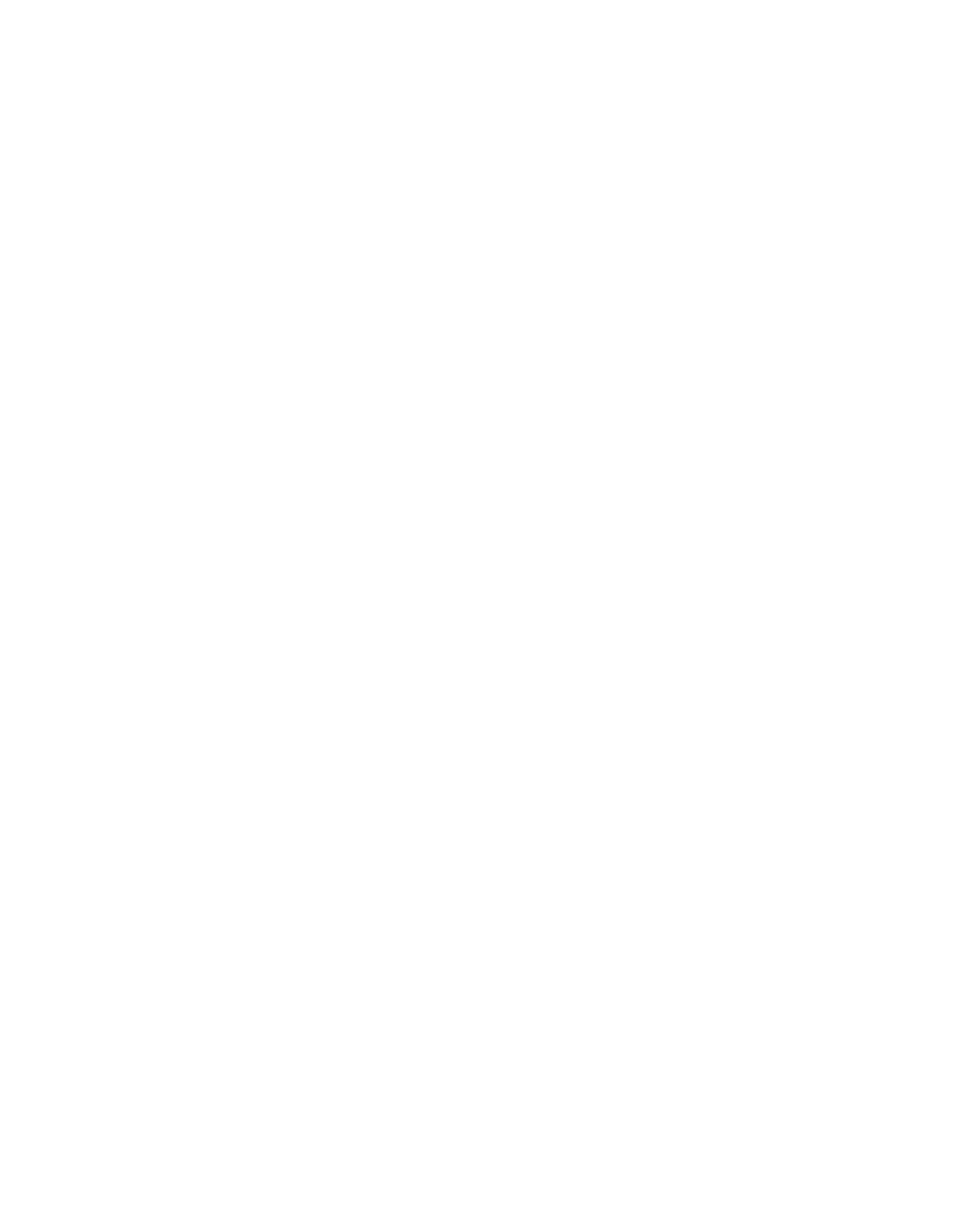

## CHRE Report – Progress Report – October 2010

- **1 Review the approach to how HPC deals with allegations where a registrant has been convicted of drink or drug related offences** 
	- The Investigations Manager is leading on this piece of work and a paper will be submitted to the FTP Committee for consideration at its October 2010

### **2 Review the template and guidance that is available for those who make a decision as to whether there is a 'case to answer'**

- A paper providing an update on the work that has been done to update the Investigating Committee documentation and processes is on the agenda for October 2010
- More information is now provided to registrants when they are requested to make observations on the allegations that have been made against them
- More information can be found on this in the update on the work that has been done in relation to the expectations of complainants work stream.

## **3 Focus on decision making at refresher training for panel members**

- The second round of refresher training started on 26 May 2010. It is anticipated that this round of training will have concluded by November 2010. This will ensure that all panel members have received two rounds of refresher training.
- A review day for legal assessors took place on 8 October 2010

## **4 Continue to take forward work aimed at improving employer understanding about the purpose of the HPC's fitness to practise processes**

- A number of meetings have now taken place with Ambulance trusts over the course of June, July, August and September.
- The brochure "Fitness to Practise: Information for Employers" has been updated and published.

| Date       | Ver.          | Dept/Cmte        | Doc Type | Title                               | Status   | Int. Aud. |
|------------|---------------|------------------|----------|-------------------------------------|----------|-----------|
| 2010-08-25 | $\mathcal{A}$ | F <sub>2</sub> P | PPR.     | <b>CHRE Progress Report October</b> | Final    | Public    |
|            |               |                  |          | 2010                                | DD: None | RD: None  |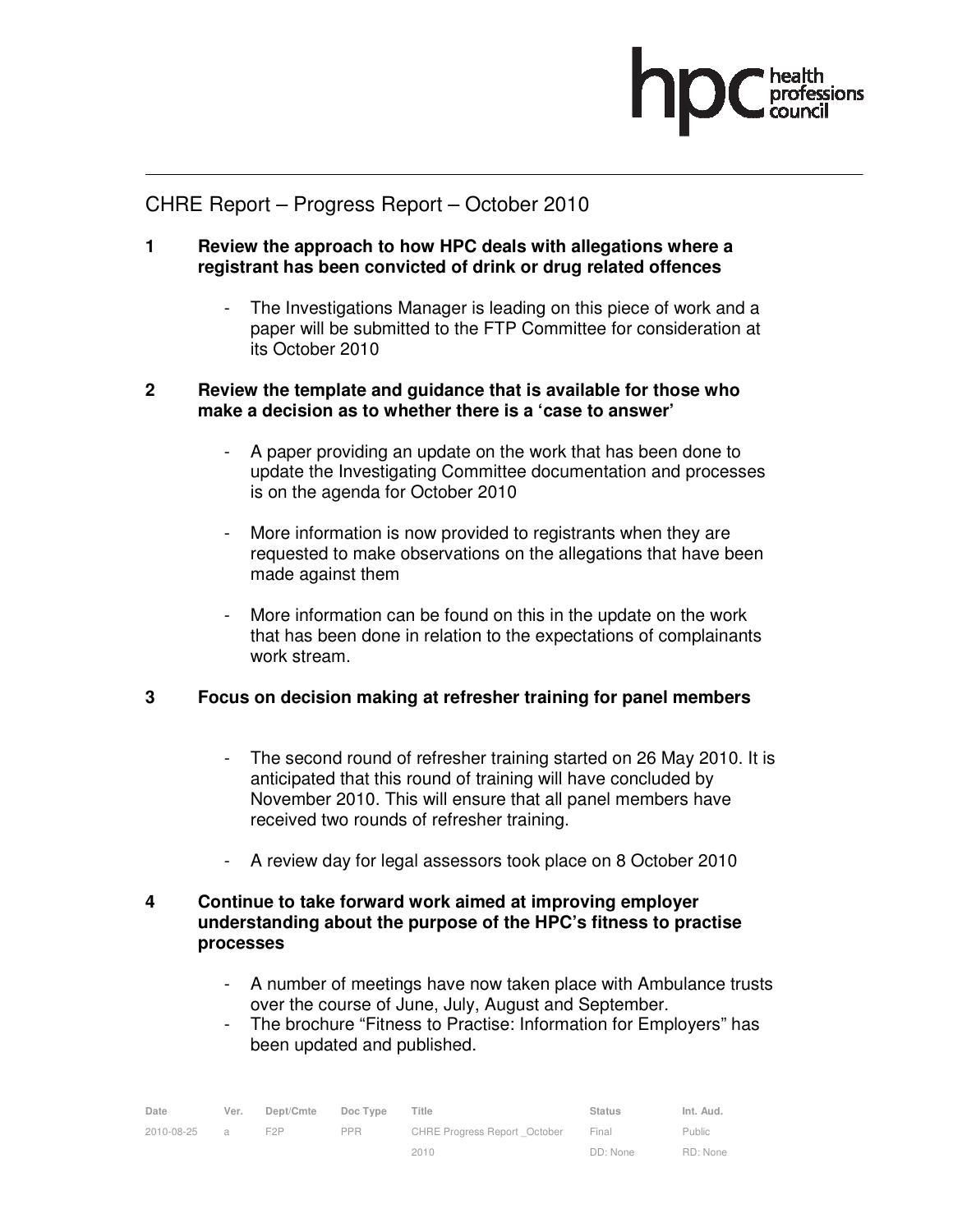#### **5 Produce operating guidance for fitness to practise employees on when how to seek expert or clinical advice**

- The Council was asked to approve the policy on the use of registrant assessors at its meeting in May 2010.
- Operating guidance for fitness to practise employees has been produced and training has taken place
- Case meetings have taken place to identify suitable cases to use expert advice for cases prior to their consideration by an Investigating Committee
- A review of the Practice Note 'Assessors and Expert Witnesses" has been undertaken to ensure the document meets the current provisions of the legislation

## **6 Further develop templates for investigative reports and risk assessments**

- New templates for risk assessments have been developed and were in use from 1 April 2010
- An updated investigative report template has been developed and been introduced following training and a pilot of the process. A paper providing more detail on this is on the Committee agenda for October 2010

## **7 Develop audit mechanisms to review the quality of correspondence that has been produced as part of a fitness to practise investigation**

- A number of mechanisms are in place to audit and review the work of the fitness to practise department. A database has been developed to review the quality and consistency of decision making following the Committees' approval of the approach taken in this area. There is a paper reviewing decisions on the Committee agenda for October 2010
- Lead Case Managers routinely audit a sample of each case manager's files (including correspondence) on a monthly basis. This contributes to ensuring a high quality case work.

### **8 Take forward with CHRE the wider implications resulting from the CHRE review of the paramedic case**

- Consideration is currently being given to the best approach to take to this topic.

## **9 Further explore the meaning of impairment in the context of regulation**